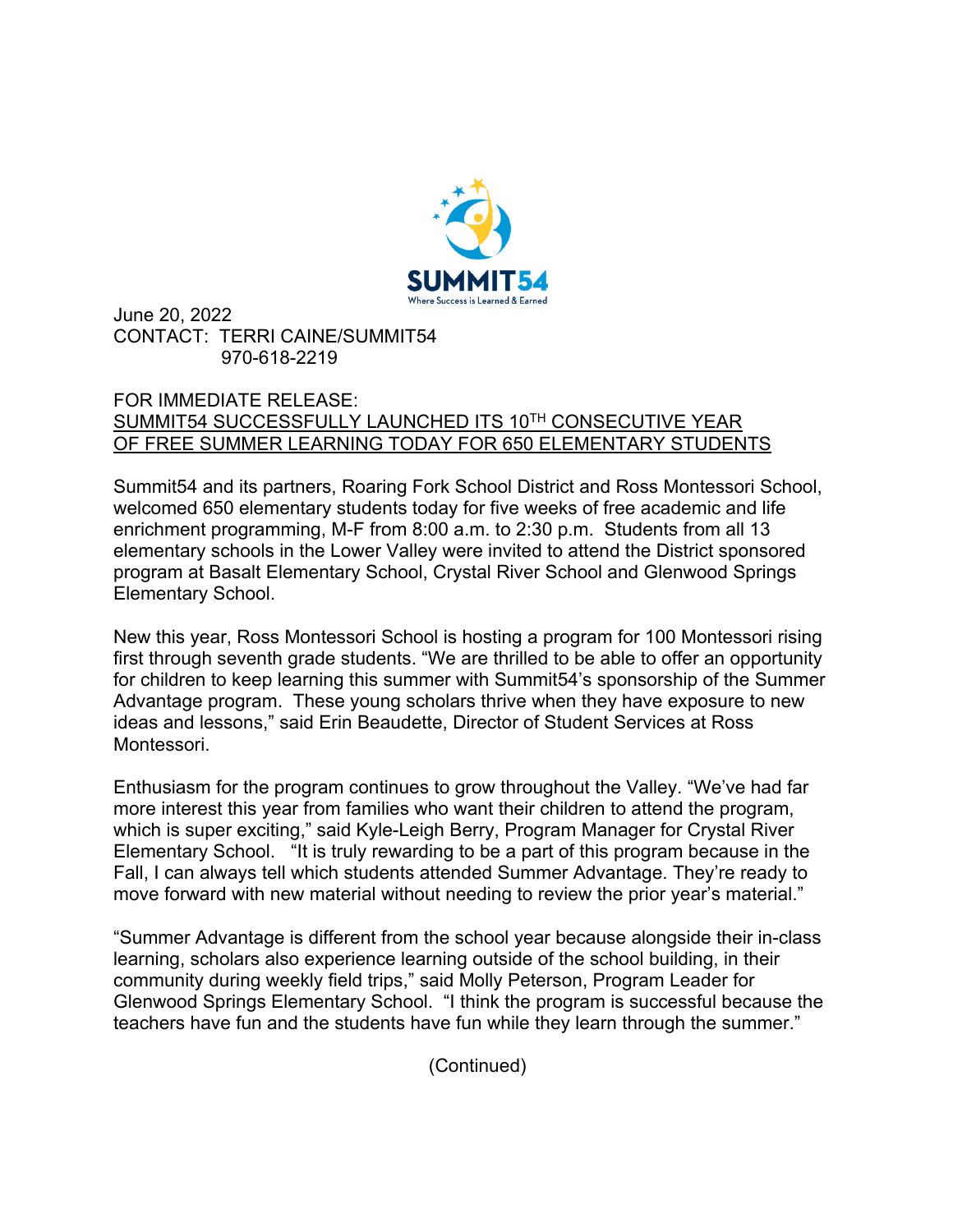## Page Two Summit54 Launched Summer Advantage in RFV Today

"One of the things that I like most about the program is the enrichment classes we have in the afternoons," said Danielle Bailey, Program Leader for Glenwood Springs Elementary School. "Teachers teach classes they are passionate about and share their excitement with the scholars in the program. Who knows, the enrichment classes the scholars take today could spark an interest they pursue in the future."

The award-winning Summer Advantage program has historically generated an average 2+ month gain in math and reading during the five-week program. Without access to a high-quality summer academic program, students typically regress up to three months during the long break. (White, 1906; Heyns,1978; Cooper et al, 1996; Downey et al, 2004; Alexander, Entwisle & Olson, 2007). COVID-19-related learning loss combined with the usual summer slide is expected to have ripple effects for years to come, which makes this summer's program more important than ever.

The RFS District and Ross Montessori both provide facilities, utilities, janitorial service, computers, internet access, IT support, food service, bus transportation, and parent and teacher outreach; and both contribute approximately 10-15% of the total fee paid to Summer Advantage USA for implementing its award-winning summer academic and life enrichment program at their school sites. Summit54 raises the balance of the annual program cost from local governmental bodies, foundations, businesses and generous full-time and part-time residents.

Historically, 84% of the District scholars enrolled are Latino; 76% are English Language Learners and 74% receive free and reduced lunch during the school year. "Our mission is to help bolster academic abilities among all elementary aged children in the Lower Roaring Fork Valley," said Terri Caine, Founder and Executive Director of Summit54. "This program is successful because kids enjoy the program and think it is fun. The morning begins with breakfast in the classroom where educators strive to develop personal connections with their students, after breakfast, all classes use Focused Kids@ for a few minutes of engaging brain exercises to let go of stress and prepare the brain to learn, then we have two hours of literacy and one hour of math. We work hard to make learning fun with interactive games and small group interactions. With two educators per classroom of no more than 22 students, we provide a great deal of personal attention to every scholar. We also have a Spanish speaking educator in every classroom. The rest of the day includes a hot healthy lunch, outdoor recess, and two afternoon enrichment programs such as art, music, drama, dance, karate, and yoga M-Th. By ending the day with enriching and entertaining activities, the children go home remembering all the fun they had. We also promote the Friday field trips all week, building excitement for the conclusion of the week and leaving scholars with fond memories to savor through the weekend."

(Continued)